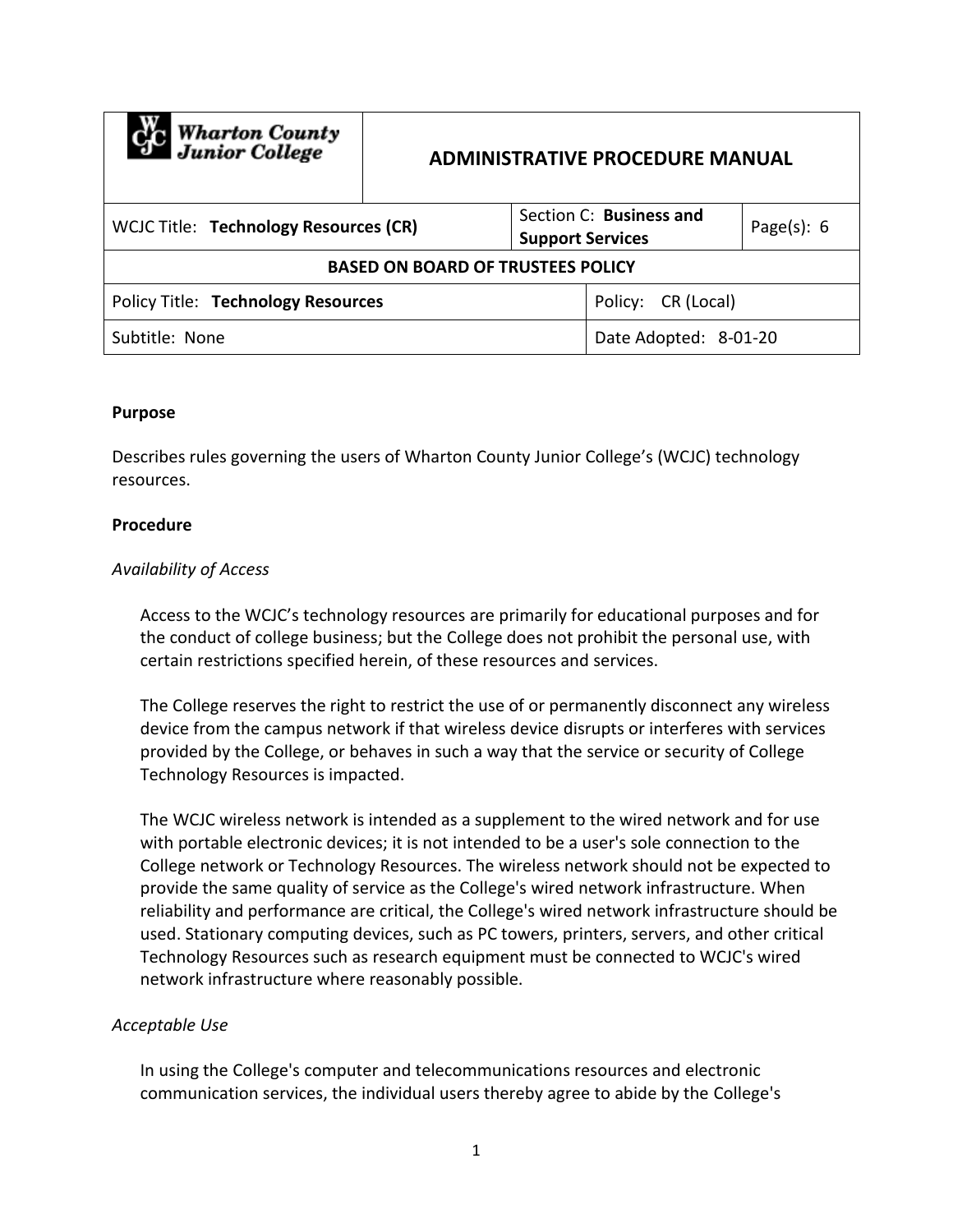policies and procedures. They also acknowledge that any violation of this regulation is unethical, may constitute a criminal offense, and may result in suspension or revocation of access privileges, other disciplinary action including dismissal, and/or legal action.

System users and parents of students with access to the College's system should be aware that the use of the system may provide access to other electronic communications systems in the global electronic network that may contain inaccurate and/or objectionable material.

- 1. The following procedures are the responsibility of all deans, division chairs, department heads, and supervisors:
	- a. Insure that employees within a department receive opportunities to attend training courses that help them to comply with this policy and other applicable college policies.
	- b. An IT Help Desk ticket will be promptly submitted when employees have been separated so that the separated employee's access to College computer resources may be disabled.
	- c. Promptly report ongoing or serious problems regarding computer use to the office of Vice President of Technology in a detailed written communication.
- 2. The following actions are responsibilities of all users:
	- a. Users are required to acknowledge receipt and understanding of all administrative regulations governing use of WCJC's technology resources. A copy of the WCJC Acknowledgements to Policies form is kept in the employee's personnel file.
	- b. Users should have no expectation of personal privacy with respect to WCJC technology resources and understand that technology resources may be monitored for, but not limited to, managing performance, performing routine maintenance and operations, protecting the integrity of WCJC technology resources, performing security reviews, and fulfilling investigation requirements.
	- c. Users are to use College computer resources responsibly, respecting the needs of other computer users.
	- d. Users are responsible for any usage of their computer account. Users shall maintain the secrecy of their password(s).
	- e. Users are to report any misuse of computer resources or violations of this policy to their supervisors or to the Vice President of Technology. Students are to report suspicious computer activity to a college employee.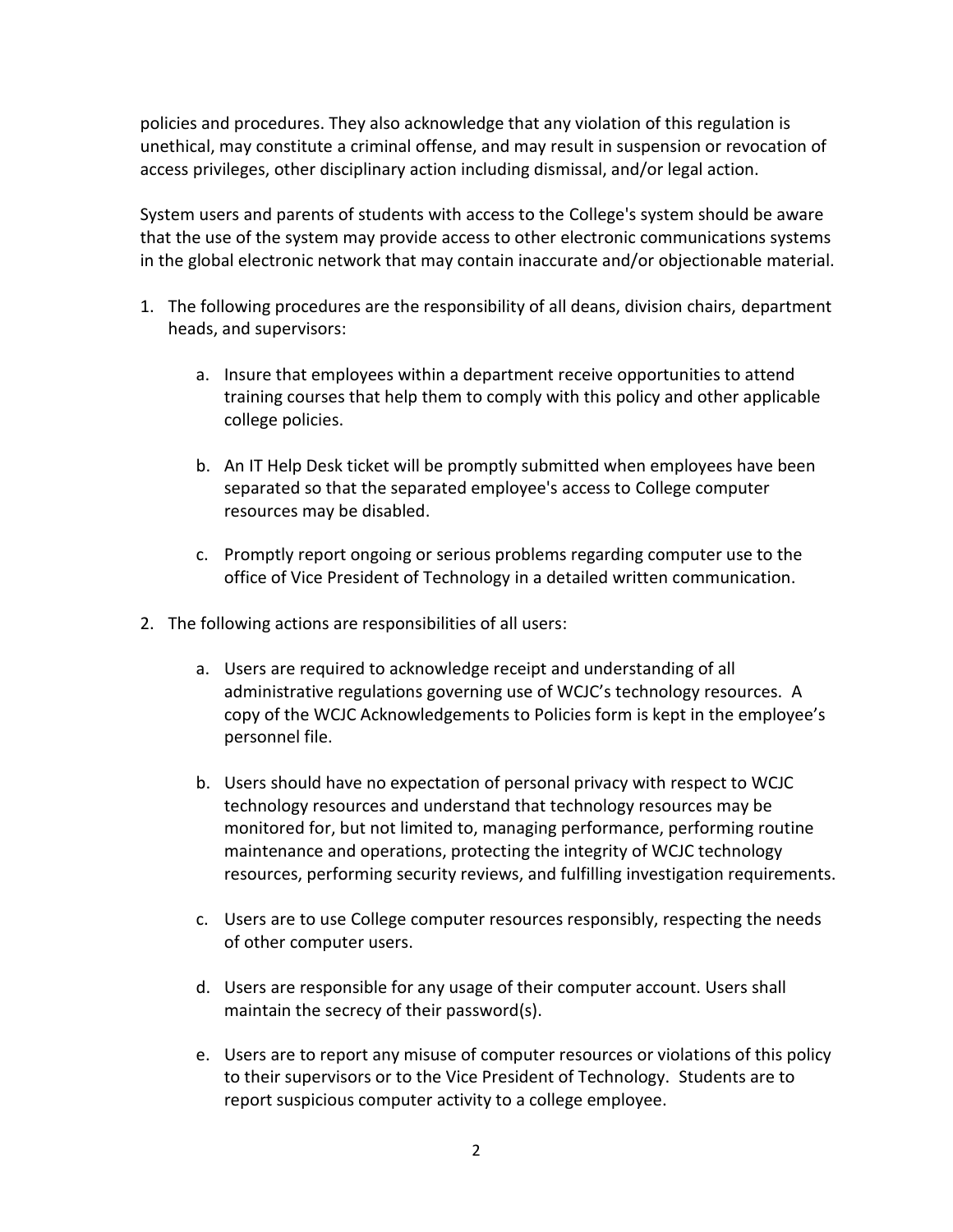- f. Users are to comply with all reasonable requests and instructions from the Information Technology Department.
- g. When communicating with others via the College computer system, users' communications are to reflect high ethical standards, mutual respect, and civility.
- h. Employees are required to follow the Office of Marketing and Communications procedures for publishing a signature line as part of their WCJC email account. These procedures can be found on the WCJC Marketing and Communications Intranet page called **Email Signature Guidelines**.
- i. Users are to comply with all software licenses, copyrights, and all other state and federal laws governing intellectual property.
- j. Users are to exercise the same care and discretion in drafting e-mail and other electronic documents as they do in any other written communications.
- k. Users may not alter or copy a file created by another user without first obtaining permission from the owner or custodian of the file. The ability to read, alter, or copy a file created by another user does not imply permission to read, alter, or copy that file. Similarly, a user's ability to connect to other computer systems through the College's network does not imply a right to do so or to make use of those systems.
- l. Users who identify a security problem in the College's system are to immediately notify the office of Vice President of Technology in a detailed written communication.
- 3. The failure to follow procedures is also known as a deliberate act. The following actions constitute misuses of the College computer resources and are strictly prohibited for all users:
	- a. Use of e-mail or other forms of electronic communication for, or the display of, or the storage of fraudulent, harassing, embarrassing, indecent, profane, obscene, intimidating, inaccurate, sexually explicit, threatening, offensive, or other unlawful material. Users encountering or receiving such material are to immediately report the incident to a supervisor.
	- b. Abuse of computer resources including, but not limited to, any act that endangers or damages specific computer software, hardware, program, network or the system as a whole, whether located on campus or elsewhere on the global Internet; creating or purposefully allowing a computer malfunction or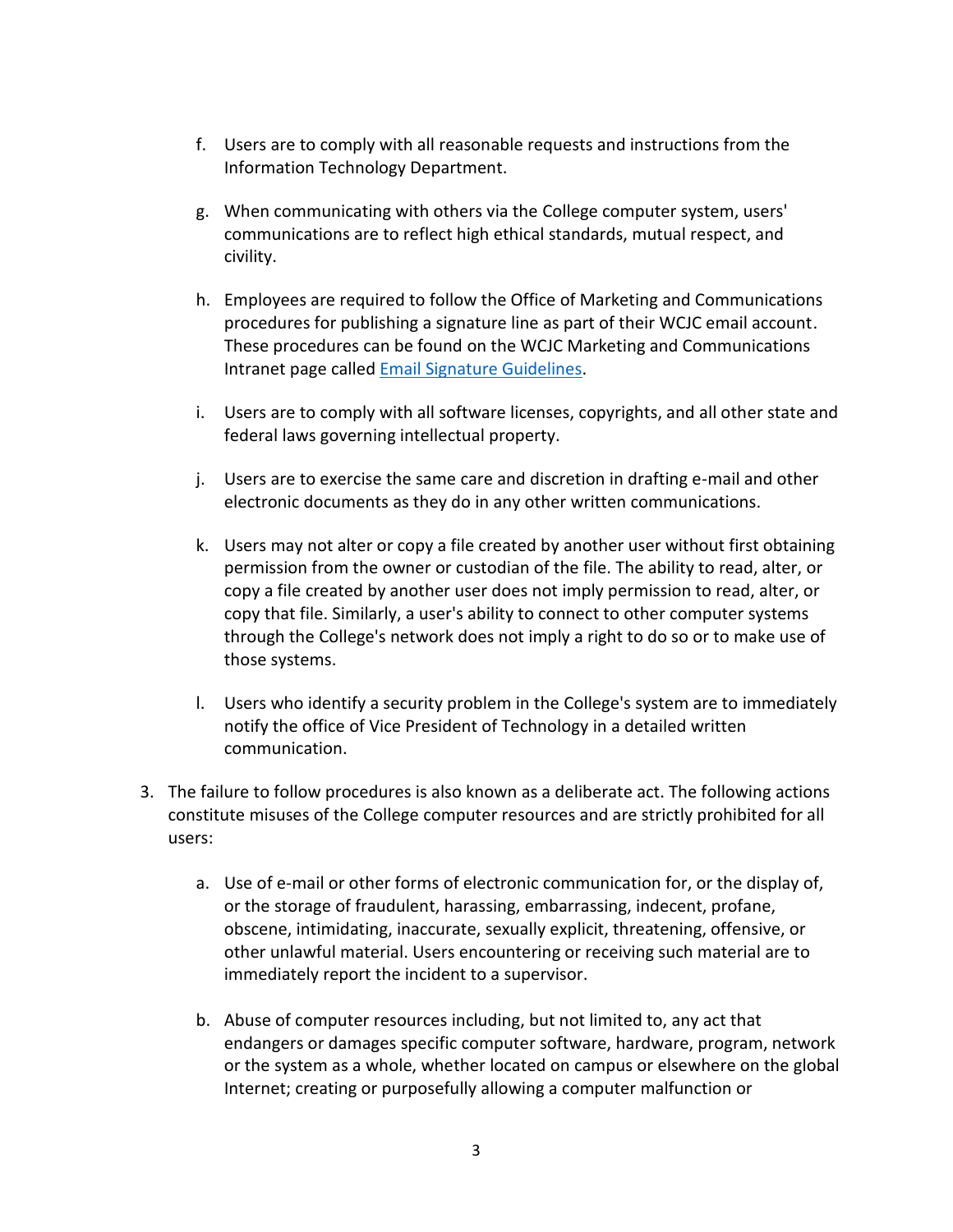interruption of operation; intentional injection of a computer virus onto the operations of outside entities; printouts that tie up computer resources for an unreasonable time period; and failure to adhere to time limitations that apply at particular computer facilities on campus.

- c. Use of College computer resources for personal financial gain or a personal commercial purpose is not permitted. College resources may not be used for the transmission or storage of personal advertisements, solicitations, and promotions; destructive programs (viruses and/or self-replicating code); political material; or any other unauthorized use.
- d. Failure to protect a password or account from unauthorized use, which may result in student suspension and/or employee termination. The user in whose name a system account is issued is responsible at all times for its proper use. Individual passwords are not to be stored online, or given to others. Users are responsible for all transactions made using their passwords.
- e. Unauthorized access or reading of any electronic file, program, network, or the system.
- f. Unauthorized use, duplication, disclosure, alteration, damage, or destruction of data contained on any electronic file, program, network, or College hardware or software.
- g. Unauthorized duplication of commercial software. All commercial software is covered by a copyright of some form. Duplication of software covered by such copyrights is a violation of the copyright law and this policy.
- h. Attempting to circumvent, assisting someone else or requesting that someone else circumvent, any security measure or administrative access control that pertains to College computer resources.
- i. Use of College computer resources to encourage the use of alcohol or other controlled substances or to otherwise promote any other activity prohibited by College policy or state or federal law.
- j. Use of the College computer resources in a manner that violates other College policies such as those prohibiting racial, ethnic, religious, sexual, or other forms of harassment.
- k. Forgery or attempted forgery of electronic-mail messages. Attempts to read, delete, copy, or modify the electronic mail of other system users; to interfere deliberately with the ability of other system users to send or receive electronic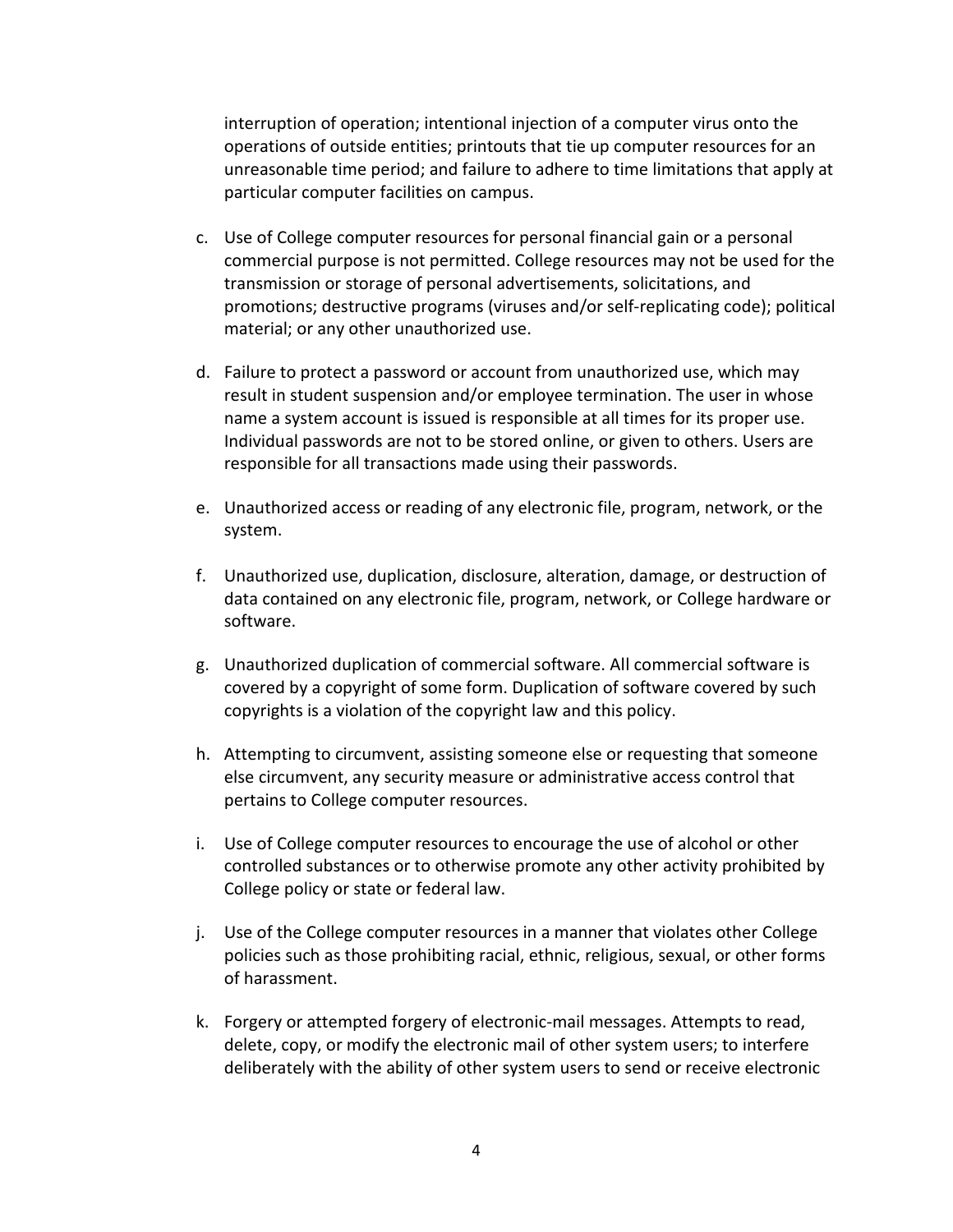mail; or to use another user's name, log-on ID, or password to send or receive messages are prohibited.

- 4. Any attempt to harm or destroy College equipment or materials, data of another user, or any of the networks or agencies that are connected to the Internet or the College's intranet is prohibited. Deliberate attempts to degrade or disrupt system performance are viewed as violations of college policy and procedures and may be viewed as criminal activity under applicable state and federal laws. Violations include, but are not limited to, uploading or creating of computer viruses and the use of any software having the purpose of damaging the College's system or other systems, also known as malware.
- 5. The College assumes no responsibility or liability for any membership or charges including, but not limited to, long-distance charges, per-minute (unit) surcharges, bandwidth, and/or equipment or line costs incurred by home usage of the College's system resources. Further, any disputes or problems regarding services for home users of the College's system are strictly between the user and his/her service provider.
- 6. Failure to adhere to the provision of this regulation may lead to cancellation of a user's computer account(s), suspension, dismissal, or other disciplinary action by the College, as well as referral to legal and law-enforcement agencies.
	- a. The College may suspend or revoke a user's access to the system upon any violation of any part of this regulation.
	- b. A system user may appeal the suspension or revocation of access or other disciplinary action by invoking the procedures in the applicable complaint, grievance, or appeal process.

# *Monitored Use*

The College has the right, but not the duty, to monitor any and all aspects of the computer system, including email, to ensure compliance with CR (Legal) and CR (Local). All noncopyrighted data stored on the College's computer resources are the property of the institution.

# *Disclaimer of Liability*

The College's system is provided on an "as-is, as-available" basis. The College does not make any warranties, whether express or implied, including, without limitation, those of merchantability and fitness for a particular purpose with respect to any services provided by or through the system and any information of software contained therein. The College does not warrant that the functions or services performed by the system or the information of software contained on the system will meet the user's requirements or expectations; nor